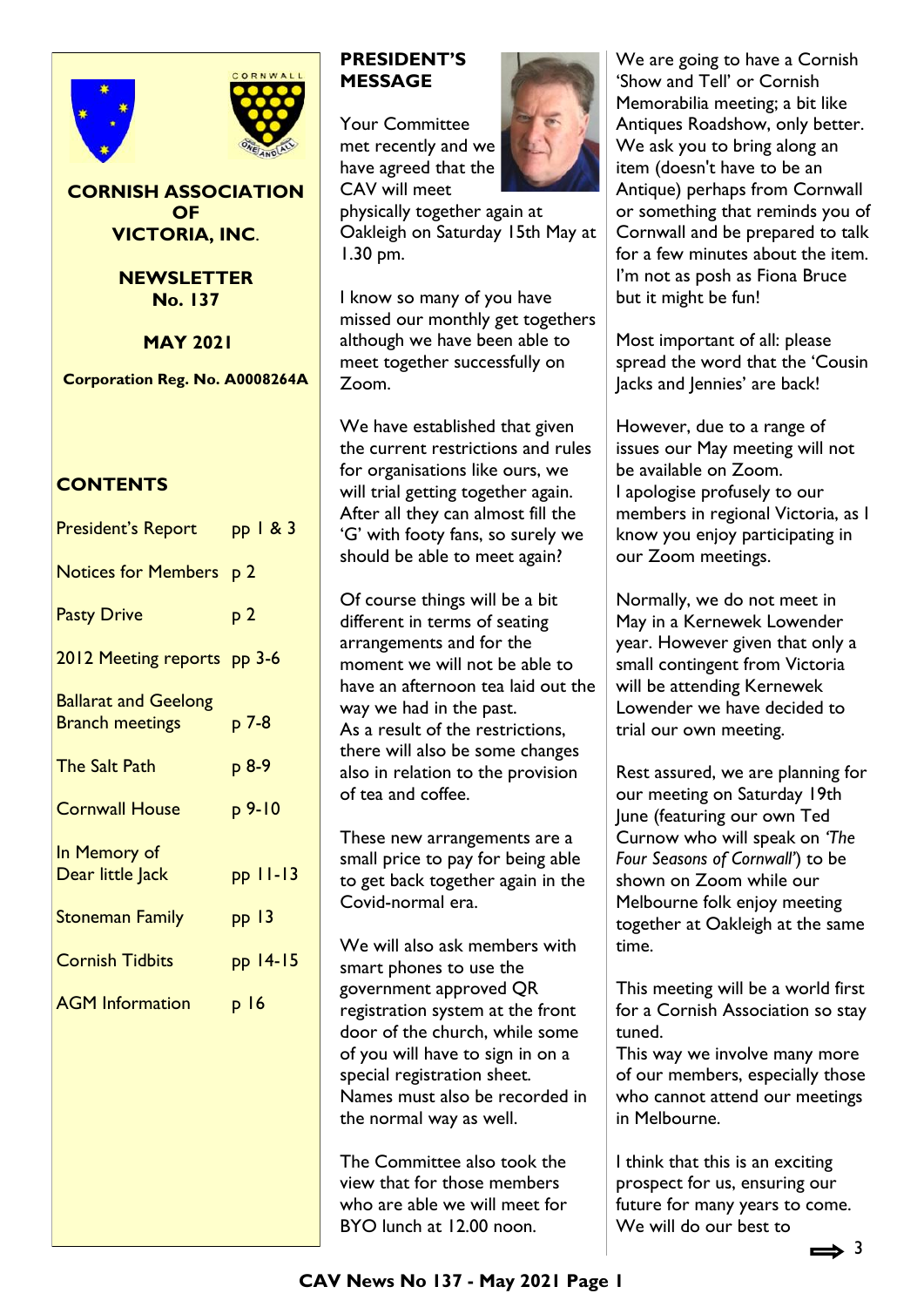# **CORNISH ASSOCIATION OF VICTORIA INC.**

# **OFFICE-BEARERS**:

President: Ken Peak Ph: 0400 309 469 [pkicons29@bigpond.com](mailto:pkicons29@bigpond.com)

Past President: Neil Thomas Ph: 03 5278 3250 [neilt3@gmail.com](mailto:neilt3@gmail.com)

Secretary: **Iune Whiffin** Ph: 03 9877 2968 [jwhiffin@bigpond.com](mailto:jwhiffin@bigpond.com)

Treasurer: Rod Phillips Ph: 03 9807 1950 [rodphil@optusnet.com.au](mailto:rodphil@optusnet.com.au)

Pastoral Care/Welfare: Evelyn Jones Ph: 03 9725 0286 [ejo65074@bigpond.net.au](mailto:ejo65074@bigpond.net.au)

Ballarat Branch (Adm. Sec.): Lorice Jenkin Ph: 03 5332 2920 [lajenkin@bigpond.com](mailto:lajenkin@bigpond.com)

Geelong Branch (Adm. Sec.): Ruth Taylor Ph:03 5241 4617 [drltaylor@bigpond.com](mailto:drltaylor@bigpond.com)

# **CORRESPONDENCE:**

The Secretary 19 Monash Grove Blackburn South 3130 [jwhiffin@bigpond.com](mailto:jwhiffin@bigpond.com)

# **SUBSCRIPTIONS:**

The Treasurer 5 Virginia Street Mount Waverley 3149

# **NEWSLETTER EDITOR:**

Robyn Coates Ph: 03 9478 6135/0419 551 320 [robyncoates@hotmail.com](mailto:robyncoates@hotmail.com)

# **Fees:**

**Membership**: Single: \$40.00 Family: \$60.00 Life Single: \$400.00 Life Family: \$600.00



**Saturday 15th May at 1.30 pm** - 'Show and Tell' -

**Saturday 19th June at 1.30 pm** - Four Seasons of Cornwall with Ted Curnow

#### **Saturday 17th July at 1.30 pm** - AGM and Members' Stories - see page 16 for more information concerning the AGM



# **PASTY DRIVE**

Marcus Curnow is offering free delivery of traditional Cornish Oggies to the gathered in person at the CAV meeting on May 15 or he can home deliver in Melbourne region for \$11on the same day.

## You can look at the Aussie Oggie ( [https://aussieoggie.com/\)](https://aussieoggie.com/)

online shopping menu and order there or for a CAV discount for Traditional Cornish Pasties (\$\$7 rather than \$8) contact Marcus.

If you are interested please send Marcus a text no later than TUESDAY May 11th 4pm.

Marcus's number is: 0421 076 804



# **Pastoral Care**

If you know of someone who is unwell, celebrating a special birthday or just needs a cheery greeting, please let Evelyn Jones know the details so she can be in touch.

Evelyn's details are: Ph: 0417 160 658

[ejo65074@bigpond.net.au](mailto:ejo65074@bigpond.net.au)

# **CAV NEWSLETTER**

The CAV Newsletter is published in February, May, August & November and distributed via email and in some cases by mail.

If you have an email address, please consider having your newsletter emailed. For distribution contact The Secretary.

Deadline for contributions for the next issue: **Saturday 17th July 2021** 

Articles for inclusion are welcome at any time but **must be received** by the **deadline date**.

Please use plain text font size 12, without formatting. Photos and tables should be included separately - not as part of a document.

Acknowledgment of source is required.

The email address for the CAV Newsletter [robyncoates@hotmail.com](mailto:robyncoates@hotmail.com)

Please mark - Article for CAV Newsletter.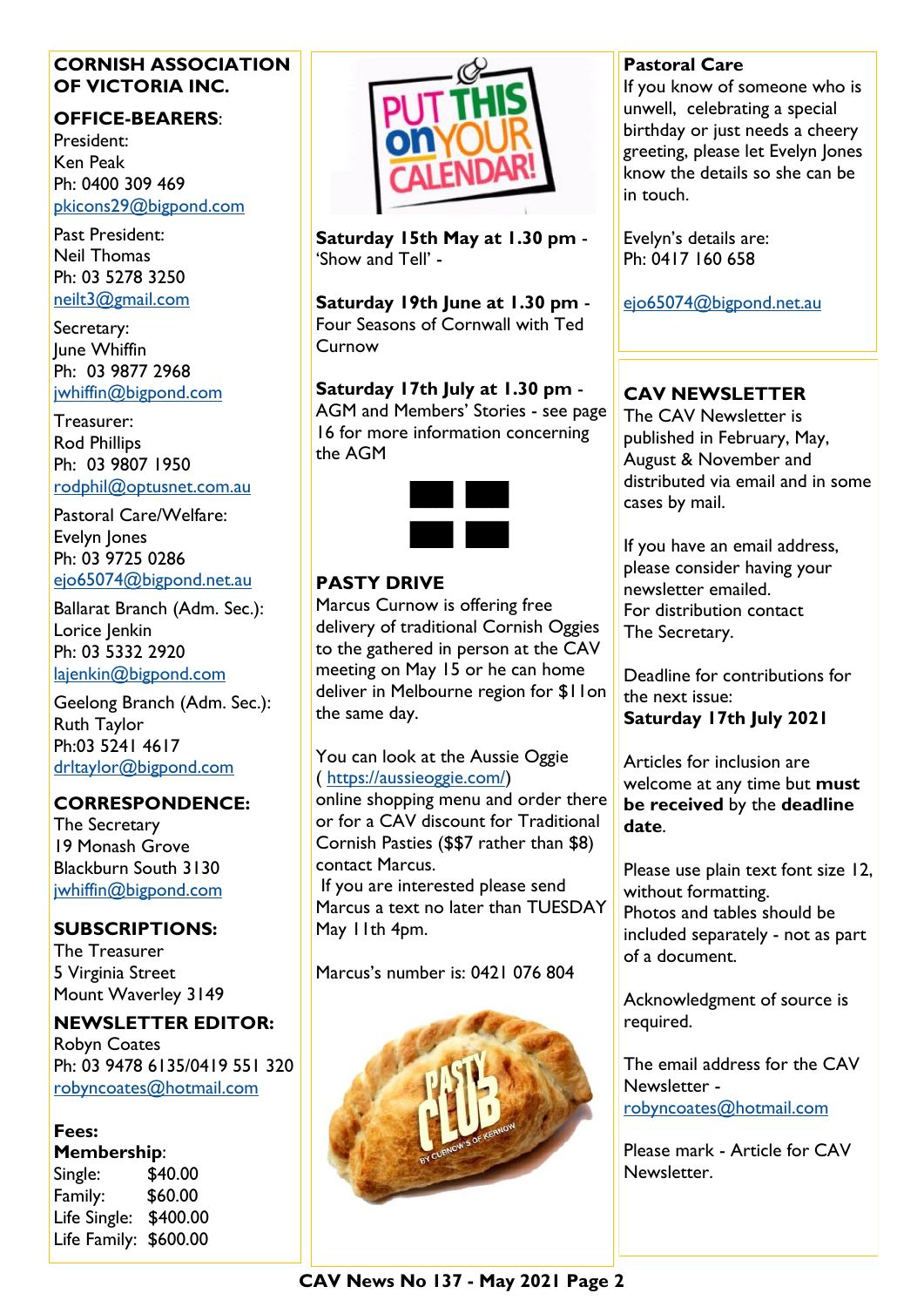ensure that our members are aware of our future meeting plans.

At our AGM on Saturday 17th July, we plan to hear from a small select group of members who have contributed a short story to the 'Agan Kernow' project.

The anthology of stories about Cornwall and our Cornish ancestors is coming along well and is in the process of being edited.

I will keep members posted about its progress.

Speaking of our AGM, I can also publicly announce that **June Whiffin**, our illustrious Secretary, and CAV Treasurer **Rod Phillips** have decided to 'retire' from their positions on the Committee at our AGM in July.

This is not the time for speeches but needless to say they have both served the CAV so exceptionally in these positions for many, many years. They will be missed.

There will be more said about June and Rod at a later time.

Yet they will be hard to replace.

However, we know that our CAV members will respond as they have in the past. So on behalf of all CAV members we wish June and Rod well for the future.

Our immediate task now is to canvas our members to find suitable candidates for Secretary and Treasurer and other Committee positions for the remainder of 2021 and into 2022.

It is therefore an appropriate time for your Committee to take stock and plan for the future. In football terms, we see ourselves in 'rebuild' mode, which means it will be an exciting time for the CAV as we continue our important work into the future.

Members should think about putting their name forward and those that do should note that your Committee will continue to meet via Zoom in the future, as this has been very successful. It also saves having to drive to Oakleigh as well!

All being well we plan to sign the MOU and transport our library materials from our shed at Oakleigh to the Castlemaine Historical Association on 11th May.

If you can give us a hand either at Oakleigh or up at Castlemaine please give us a ring and we will

provide you with the appropriate information. I believe that 2021 is an exciting time for the Cornish Association of Victoria as we move into a new COVID-normal era, making use of technology to further enhance our objectives.

I'm hoping to see as many of you as is possible at our meeting in May.

'Oll an Gwella'

Ken Peak President Cornish Association of Victoria

# **CAV Meetings 2021**

The first three meetings for 2021 have all be held via Zoom and have proved to be of great interest to those in attendance.

Special thanks to our presenters - Brian Rollason , Neil Thomas and Helen Dwyer - who gave us wonderfully prepared and interesting presentations.

Presenting via Zoom is a little unnerving, as you are unable to gauge the reactions of your audience, as it is very hard to flick through all the faces to see if anyone is sleeping, but all three presentations have been terrific.

At the **February Meeting, Brian Rollason** spoke and illustrated two walks that he had undertaken on a visit to Cornwall -

*Two Cliff Top Walks: From Rinsey Cove to Trevavis Head and from Godrevy Point to Portreath*

The first walk covered an old copper mining area which was active in the 1850s.

The copper veins are from the metamorphic aureole formed when batholiths intruded into the sedimentary rocks and are situated on the cliffs.

The wheal engines were built on the cliffs and the mine tunnels were under the sea. The two mines were Wheal Prosper and Wheal Trevavis which produced over 17500 tons of copper before the mine was eventually flooded and abandoned in 1846. The remains of the engine houses



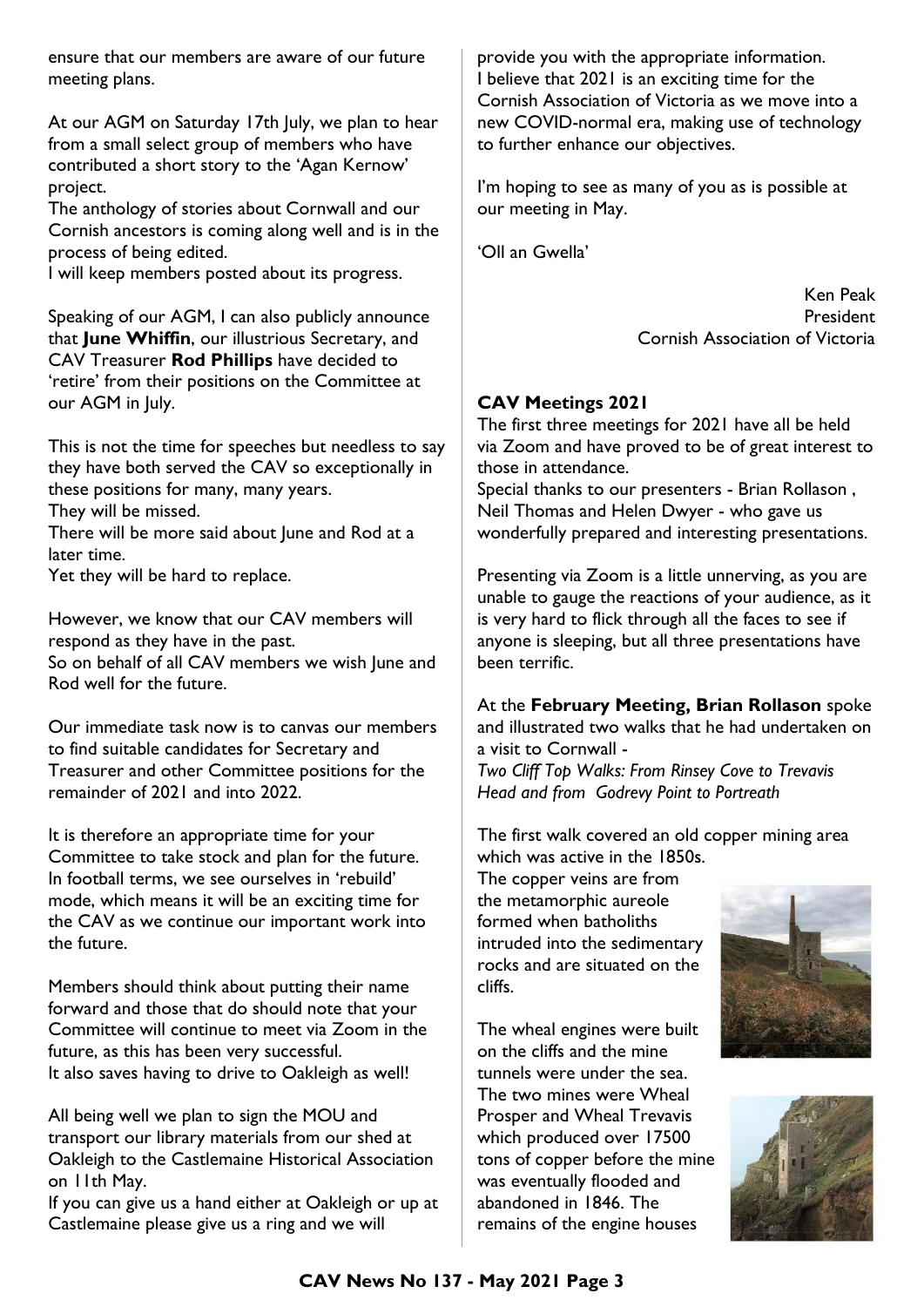are a stark reminder of both the ingenuity of the Cornish miners and the hardships they had to suffer as miners.

In contrast, walking with Brian, we moved over to North Cornwall with lower cliffs and magnificent beaches.

Godrevy Lighthouse was built to warn ships of the dangerous reef known as The Stones off St Ives.



been reintroduced to Cornwall.

These birds are similar to crows but have distinctive red legs and a red beak.

Other wild life were the Atlantic grey seals basking on the beaches below the cliffs.

These seals are now found along the west coast of Britain and are increasing in numbers.

Brian and Jane also visited one of the restaurants of one of Cornwall's most famous chefs, Rick Stein, and we were treated to pictures of the food which he cooks.

Unfortunately the "pudding" of sticky date pudding and double Cornish clotted cream was eaten before a photograph was taken.

At the **March Meeting**, **Neil Thomas** shared photos of a visit to Cornwall - *Around Cornwall..* Continuing on from a previous talk, Neil showed photos of many familiar Cornwall locations

beginning at St Piran's Oratory.

Legend has it that St Piran landed on Perran beach from his native



Ireland and built the oratory in the Irish style. The first oratory was probably built of wattle and daub and replaced in stone at a later date. The oratory was very simple in plan and was barely 30 feet (9.1 m) long.

Local community groups have established a fund for re-excavation of the site which began in early 2014.

Nearby is St Piran's Cross (believed to be the earliest recorded stone cross in Cornwall). It stands in the dunes between the oratory site and the graveyard of the old church. It is dedicated to tinners and miners and stands 8 feet (2.4 m) high

At St Senara's Church at Zennor there is a 15thcentury carved pew-end that shows a mermaid. Legend has it that a mermaid had come to church every Sunday to hear the choir sing, and her own voice was so sweet that she enticed Mathey Trewella, son of the churchwarden, to go away with her; neither was seen again on dry land. Supposedly the famed "mermaid chair" was the same bench on which the mermaid had sat and sung, opposite Trewella who was singing in the loft.

Hanging on the trees nearby to the Church were some cloots/clooties - pieces of cloth - these were also found near Madron Well. Madron Well housed a spring which up to the 18th century provided a water supply for Madron and Penzance. This spring was a sacred Celtic then Christian site said to have healing powers. At Madron Well the clootie practice is to tie the cloth to the tree and as it rots the ailment is believed to disappear.

Along his journey Neil met a couple who were also looking for Cornish ancient stones and he was very grateful to them at Boscawen Un which was proving difficult to discover. Although they had this site on their phone map they still had to ask a farmer for directions.



Boscawen Un is believed to be a very important Bronze Age ceremonial site. (c2400 BC) and is one of three sites where a Gorsedd of poetry was held. Neil was later reminded that this was the site of the first revived Cornish Gorsedd ceremony which was held at this site in 1928.

A visit to the Rotary Shelter Box depot in Helston was a highlight for Neil as his Rotary Club had purchased some boxes for around \$1 000 to be shipped for when there is a disaster. The boxes consist of enough items to maintain a family for six months and contain things like powdered food, water purifiers, tent, bedding, mosquito nets etc.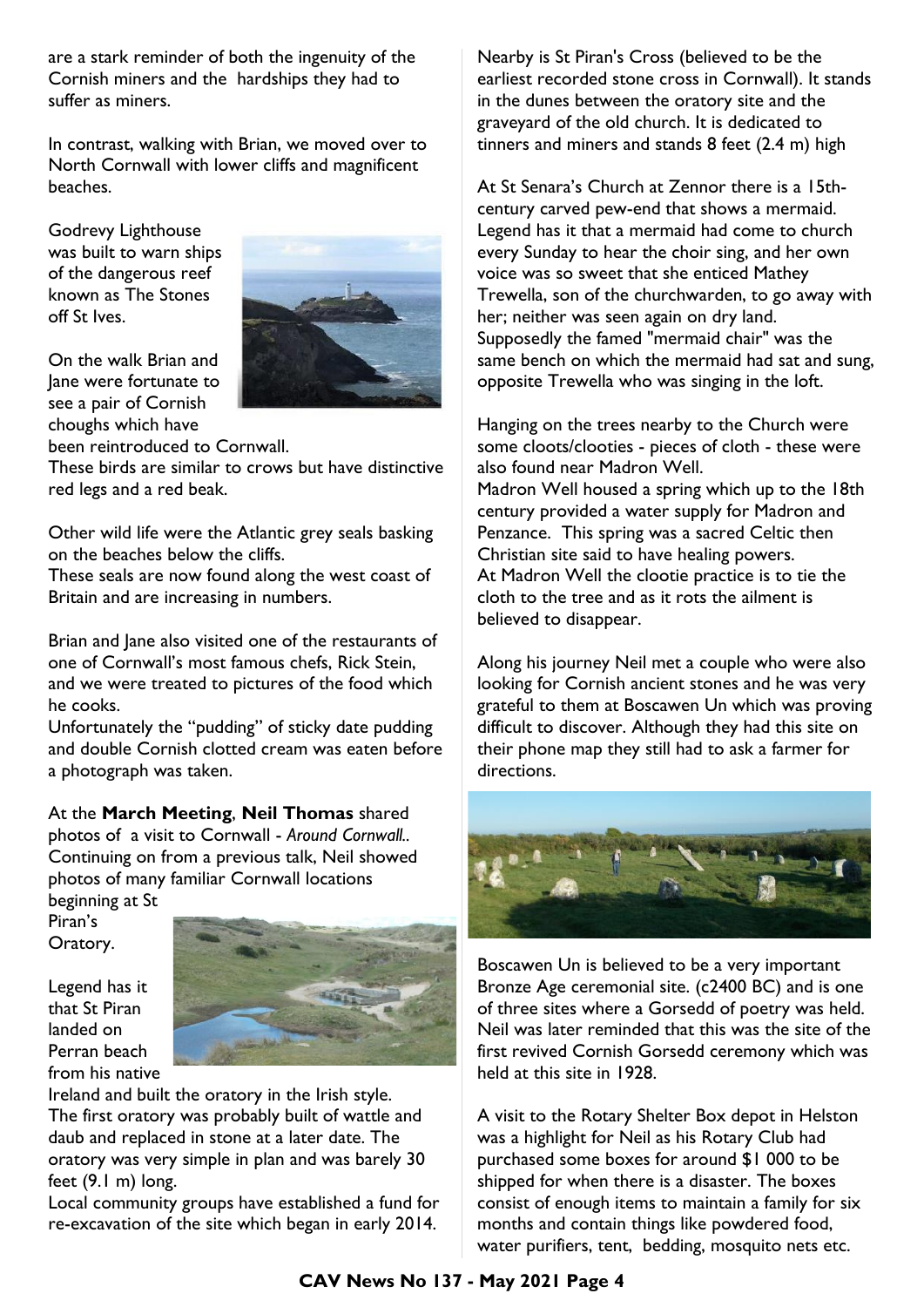A visit to Chun Quoit and nearby Chun Castle Hill Fort were special. Chun Quoit is believed to have been built



around 4000 – 5000 years ago and roughly the same age as the Pyramids at Giza.

Chun Castle is an Iron Age hill fort. (3rd C BC - 1st C AD)

Roughly circular, the fort consists of two stone walls, each measuring nearly three metres high and surrounded by an external ditch, enclosing the remains of several round houses and one oval house, which may represent a later, post-Roman, phase of occupation.

Locals used the water from a well within the inner walls of the fort right up until the 1940s, and water remains in the well to this day even during dry spells. It was used for domestic purposes and for superstitious reasons.

Pagans still make pilgrimages to Chun Castle on days of religious significance.

Much of the original stonework was used in buildings in Penzance and Madron

Neil showed many photos of prominent Cornish landmarks included Men an Tol, Carn Euny and its Fogou and the Merry Maidens.

#### At the **April meeting, Helen Dwyer** shared her experiences of walking the Kokoda Track three years ago.

Along with her friend, Lynette, also from Yarram, Helen joined sixteen other walkers from across

Australia, and fifty four porters from PNG, as they walked the ninety-six kilometres (sixty miles) along the Track.

The track runs from Owers' Corner in Central Province about 50 kilometres (31 mi) east of Port Moresby, across rugged, mountainous and isolated terrain to the small village of Kokoda in Oro Province.



It reaches a height of 2,490 metres (8,169 ft) as it passes around the peak of Mt Bellamy.



Before embarking on this adventure with *Adventure Kokoda,* all members had to undergo intensive training and pass medical and fitness tests.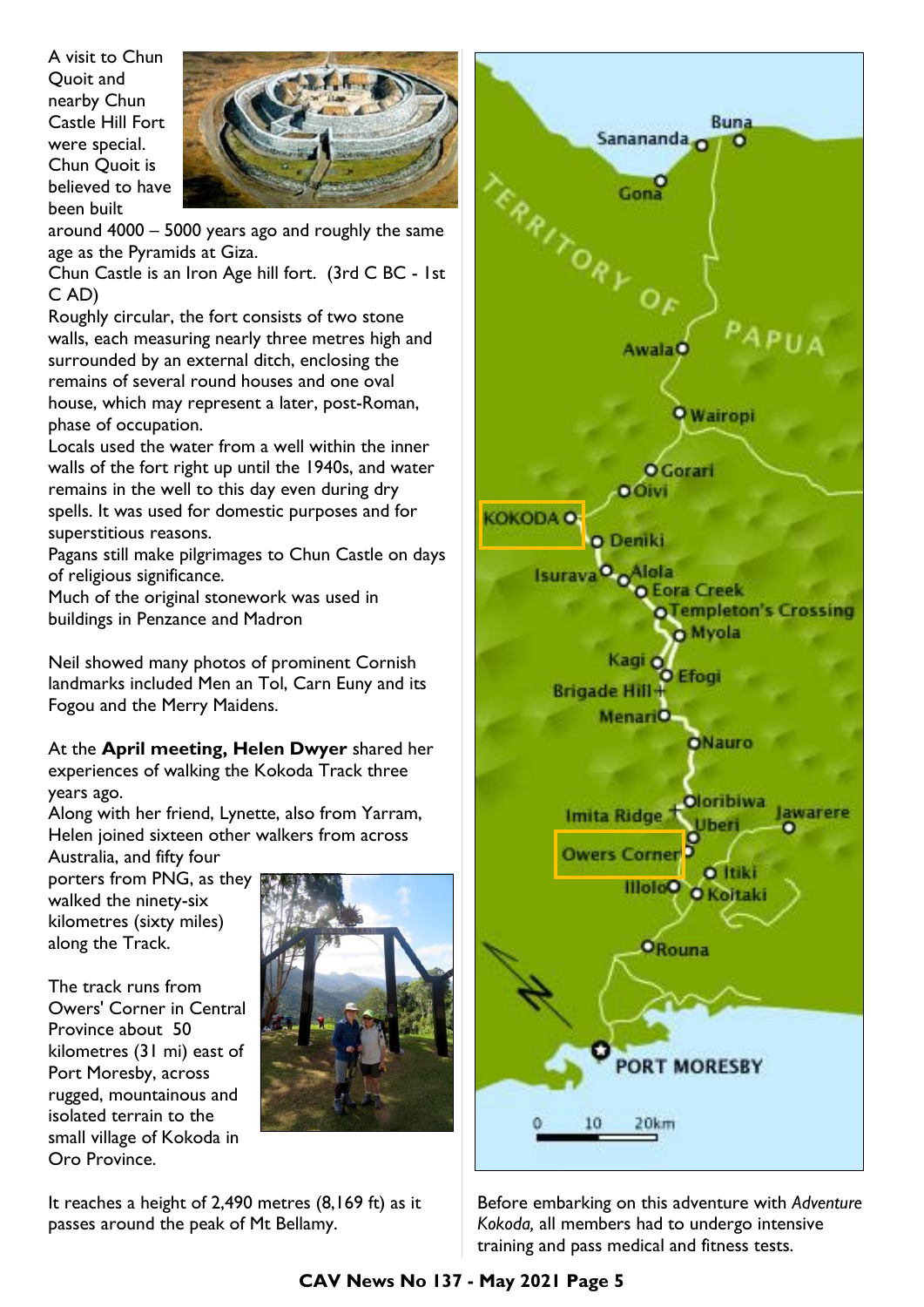There were also many suggestions made by the company as to clothing and footwear suitable for the journey.

(if you are interested checkout the link: [https://www.kokodatreks.com/treks/trek-planning/](https://www.kokodatreks.com/treks/trek-planning/pre-trek-preparation/physical-preparation/) [pre-trek-preparation/physical-preparation/\)](https://www.kokodatreks.com/treks/trek-planning/pre-trek-preparation/physical-preparation/)

Participants could pay extra to have their own porter carry their packs and provide individual support and Helen was delighted that she had chosen this option, particularly after the first day when she was ready to quit. Day Packs were to weigh no more than six

kilograms and their actual backpack no more than eighteen kilograms.

Tents and food supplies were carried by porters and were set up before the group arrived at each stop for the night. Many of the porters wore thongs (flip flops) on their feet.

People were encouraged to walk at their own pace and Helen's friend Lynette was a slower walker and arrived some time after the others and often felt she was struggling when she looked at the others who had already rehydrated when she arrived - she became quite despondent - the group leader sent her and a couple of others off earlier one day and she was able to see the exhaustion of the 'faster' walkers as they arrived at their destination which lifted her spirits.

Helen's talk included many photos showing the countryside they were travelling through interspersed with these were photos she had found comparing conditions soldiers had walked through during the 2nd World War.

She included photos of villagers and children and at one village she joined in a game of Aussie Rules footy with the children.

Most of the PNG villagers, however, were rugby players and fans.



Located near Isurava is Conn's Rock or the Surgeon's Stone commemorating the deeds of Con Vapp.

Isurava was the site of intense fighting for four days in August 1942 and was where Private Bruce Kingsbury, who was awarded a post humous Victoria Cross for



forcing the Japanese to retreat back into the jungle, was killed by a Japanese sniper.

There is an Australian Memorial at Isurava opened by Australian Prime Minister John Howard in August 2002 to commemorate 60 years since the ferocious Battle in 1942. It was erected in remembrance of all those Australians and Papua New Guineans who fought and those who died on the Kokoda Track in 1942

Four pillars with the words ENDURANCE, MATESHIP, COURAGE and SACRIFICE epitomise those who fought in PNG.



A visit to the Bomana War Cemetery, about 20 kilometres north of Port Moresby was a sobering experience.

Helen was able to locate the grave of Bruce Kingsbury VC.

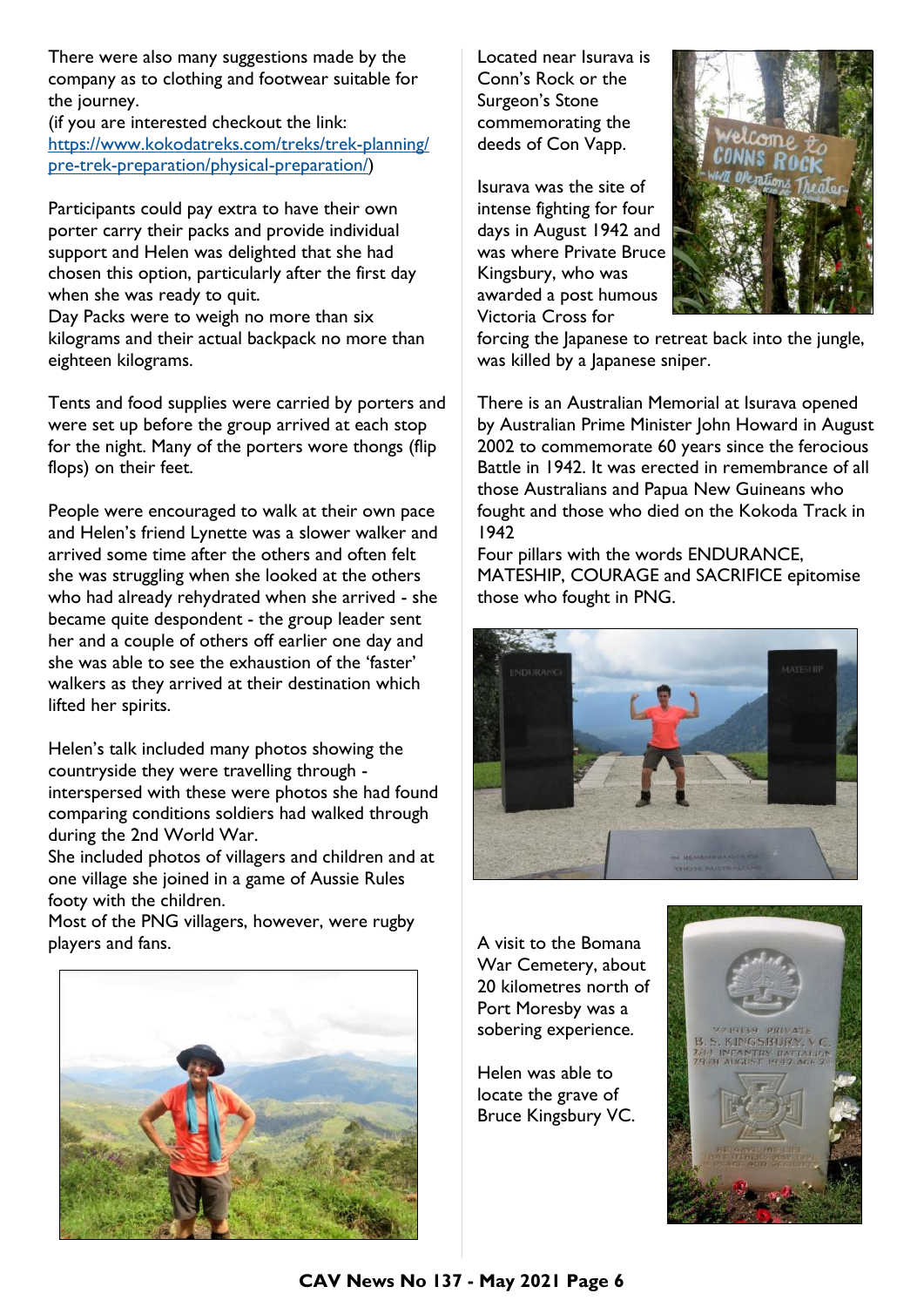### **NEWS FROM OUR COUNTRY COUSINS Ballarat**

Ballarat members have gathered for two meetings this year - the first in February via Zoom and the second in April at the Uniting Church Hall in Skipton Street.

Robyn Coates spoke at the **February Meeting** on Thomas Curnow, The School Teacher Hero at Glenrowan.

Thomas Curnow was born in Cornwall on 4th June 1855 and baptised on 23rd December 1855 at Gwennap. His parents were Thomas Curnow and Ann (formerly Trewartha). Thomas, his father, was a copper miner and had married Ann in 1852. A sister to Thomas, Ellen, was born in Cornwall c 1852. The arrival date in Australia of Thomas, Ann, Ellen and Thomas is unknown but Thomas and Ann are present in Ballarat from 1857 as the birth of a daughter is recorded - six other children were born in the Ballarat area.

Thomas studied to be teacher in the 1870s and in July 1876 he was appointed Head Teacher at State School 1742 in the township of Glenrowan, a small town in a farming district located about 220 kilometres north east of Melbourne. Thomas Curnow was married on 1st July 1878 to Jean Isabella Mortimer, a local woman.

Into this peaceful life came the infamous Kelly gang who had family living not far from Glenrowan and who had grown up in the area, so knew the district and its hideouts well.

They were wanted for armed robberies throughout Victoria and NSW and also for murder. They had set up in the Glenrowan Hotel.

Thomas Curnow very bravely waved down the train carrying the police, sent to Glenrowan to arrest the Kelly Gang, warning them that the railway lines had been removed. When the attempt to derail and ambush the police train failed, Kelly and his gang engaged in a final violent confrontation with the Victoria Police at Glenrowan on 28th June 1880 resulting in a few deaths. Ned Kelly and his gang were subsequently arrested.

Thomas Curnow received a monetary reward and a Medal from the Victorian Humane Society. He asked for and received a transfer back to Ballarat where he continued his teaching career and community involvement until his retirement in 1915.

He died in 1922 and is buried in the Ballarat Old Cemetery.

Our **April meeting** was held at the Skipton Street Hall - the first 'in person' meeting since March 2020. Keith Lanyon was our speaker and his topic was Pirates.

Today the term pirate has a certain 'romance' about it and pirates are often portrayed as dashing and charming rather than as the villains they were. We have '*Talk like a Pirate day'*; we enjoy the tales associated with Daphne Du Maurier in *Jamaica Inn* and Robert Louis Stevenson's *Treasure Island* and some enjoy Johnny Depp in *Pirates of the Caribbean* and these together with treasure maps, secrets and bravado seem to be more prevalent than tales of bad, mean men and women causing great harm and destruction.

All piracy is related to theft typically with the aim of stealing valuable goods – people for slavery or hostage/ransom, cargo, valuable metals and jewels and even vessels.

Pirate Alley is an area off the coast of Somalia which is well known for piracy, as ships prepare to go through or have been through the Suez Canal. Keith saw Pirate Alley from a surveillance aircraft whilst on deployment with the RAAF.

Another notorious area for piracy is the Strait of Malacca, (between Singapore/Malaysia and Sumatra) used heavily for trade originally between the East Indies and the Indian Ocean but now China and the Indian Ocean.

Many ships, as a result, now have areas which are fortified and where the captain and crew can shelter safely until rescued.

Probably the first pirates were the **Vikings** who were fierce warriors from southern Scandinavia and who terrorized Europe from the late 700s to about 1100. The Vikings not only raided and pillaged property but also took people as slaves, particularly women.

For over 300 years, European countries were at the mercy of **Barbary pirates** from the coast of North Africa. Their aim was to capture slaves for the Arab slave markets in North Africa.

Privateers had the approval of their sovereign or government to carry on all forms of hostility permissible at sea and carried a letter stating that. This included attacking foreign vessels and settlements. Francis Drake and Jack Hawkins became heroes.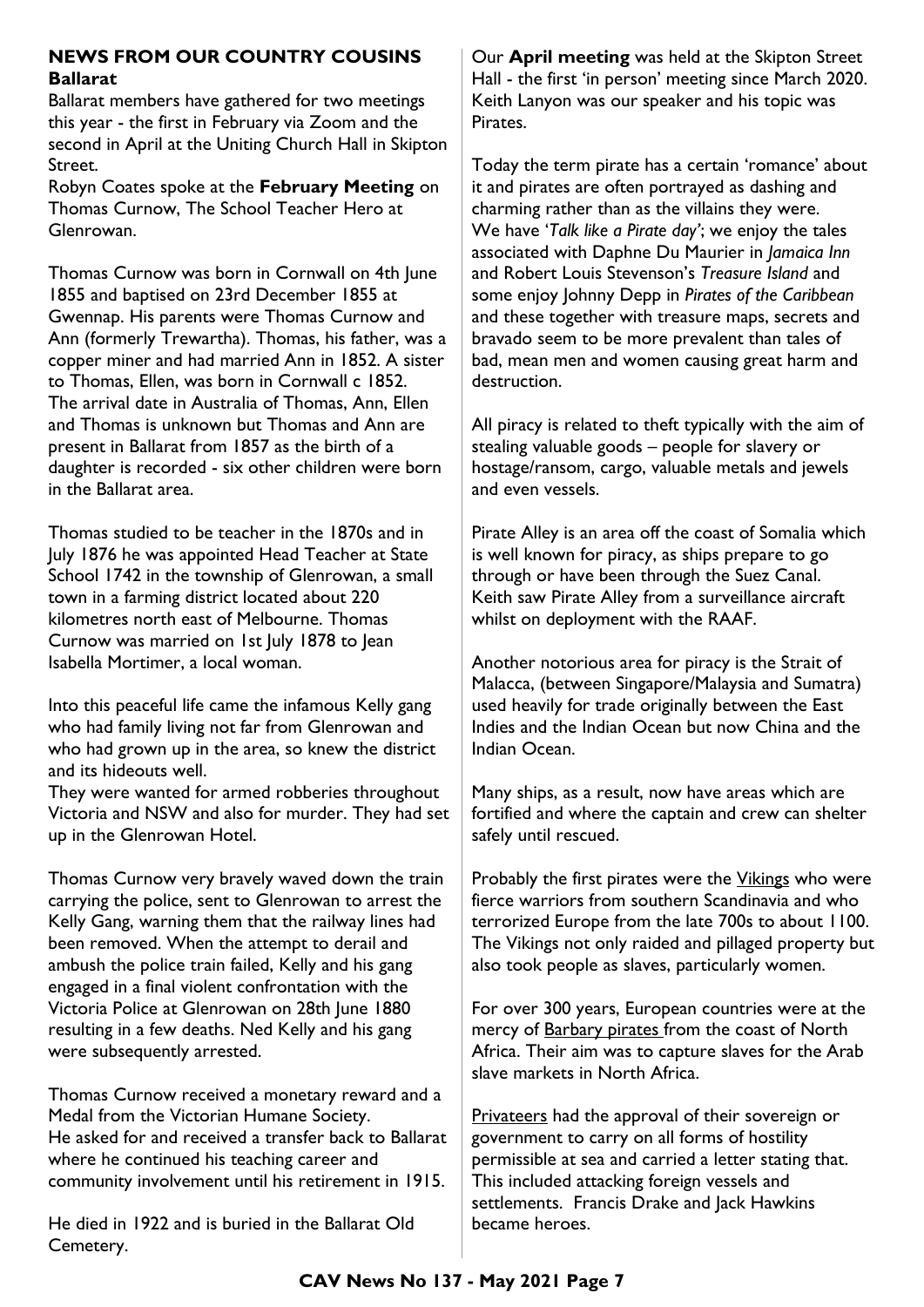With the ever increasing taxes on tea, alcohol and tobacco, to fund the various war efforts, in England, ordinary people were frustrated and many did turn their hand at smuggling in Cornwall.

With its many inlets and caves and its rugged coastline, it was an ideal area to elude the excise officers. France and in particular Brittany were very close and many Cornish men were good sailors and could travel easily across the waters. Penzance has a hotel, the *Admiral Benbow*, and atop this hotel is a carving of Octavius Lanyon, supposedly firing at the revenue men who were after his crew for illegal imports.

There are stories that ships were lured deliberately onto the coastal rocks but whether there is any truth in these is unknown.

The Cornish coastline was also the cause of many shipwrecks and Cornish locals would often help themselves to the goods washed ashore.

Robyn Coates

#### **Geelong**

With ongoing COVID restrictions the Geelong Branch is unable to meet at the Uniting Church where we used to meet.

So for the second time, we met for our meeting held in March at the Portarlington Golf Club.

Once again a very pleasant afternoon was had by current and past members.

Due to the Kernewek Lowender in May, our next meeting, the AGM, will be brought back one week to May 12th - venue yet to be decided.

> Neil Thomas. Branch Chairman

#### **The Salt Path**

A few weeks ago, Neil Thomas sent me an email suggesting a book he thought I might **RAYNOR WINN** enjoy.

The book was 'The Salt Path' written by Raynor Winn.

Often sceptical about book recommendations from others, I knew that Neil and I had often discussed books and so on Neil's

recommendation I went to my local bookshop and purchased the book.

It was a very easy read and one I thoroughly enjoyed. I am now looking forward to reading the sequel, 'The Wild Silence'.

The story began in 2013 when Raynor Winn and her husband, of 32 years, Moth, were evicted from their farm in Wales.

Some years earlier, they had been persuaded by an old friend of Moth's to invest in a company. When the company failed, the couple were told that the contract they had signed made them liable for the debts, and that their house and land would be sold to help pay the creditors.

Not only did they lose their home, but also their livelihood.

At the time, Winn and Moth lived on their farm in Wales, which they had restored and turned into a holiday rental business.

A three-year legal battle followed where they thought they had won after producing proof they were not liable. However, the judge in their hearing refused to accept new evidence in their Appeal Hearing because it had not been submitted through the proper channels and given that they had no more money to continue appealing, they lost the case due to a technicality.

The couple, in their mid- fifties were given less than a week to pack up and leave their family home of twenty years.

Around the same time, they visited their doctor to hear the results from the endless medical tests that Moth had been undergoing.

The news was not good and he was diagnosed with a rare, terminal brain disease.

The doctor told them the average life expectancy was six to eight years and by then it had already been six years since Moth's symptoms first appeared. The prognosis was not good and they were told that Moth would experience worsening problems with his movement, speech, memory and swallowing.

Undeterred and with an extremely positive attitude, they made the decision to walk the South West Coast Path from Minehead to Poole through Somerset, North Devon, Cornwall, South Devon and Dorset.

With virtually no money (other than a tax credit bank deposit of £48 per week), a tent bought on eBay, two very thin sleeping bags and minimal food, clothing and camping gear, plus a Paddy Dillon guide to the South West Coast, they walked the 630 mile track with many encounters along the way. Many people were doing sections but few were bush camping as were Moth and Ray.

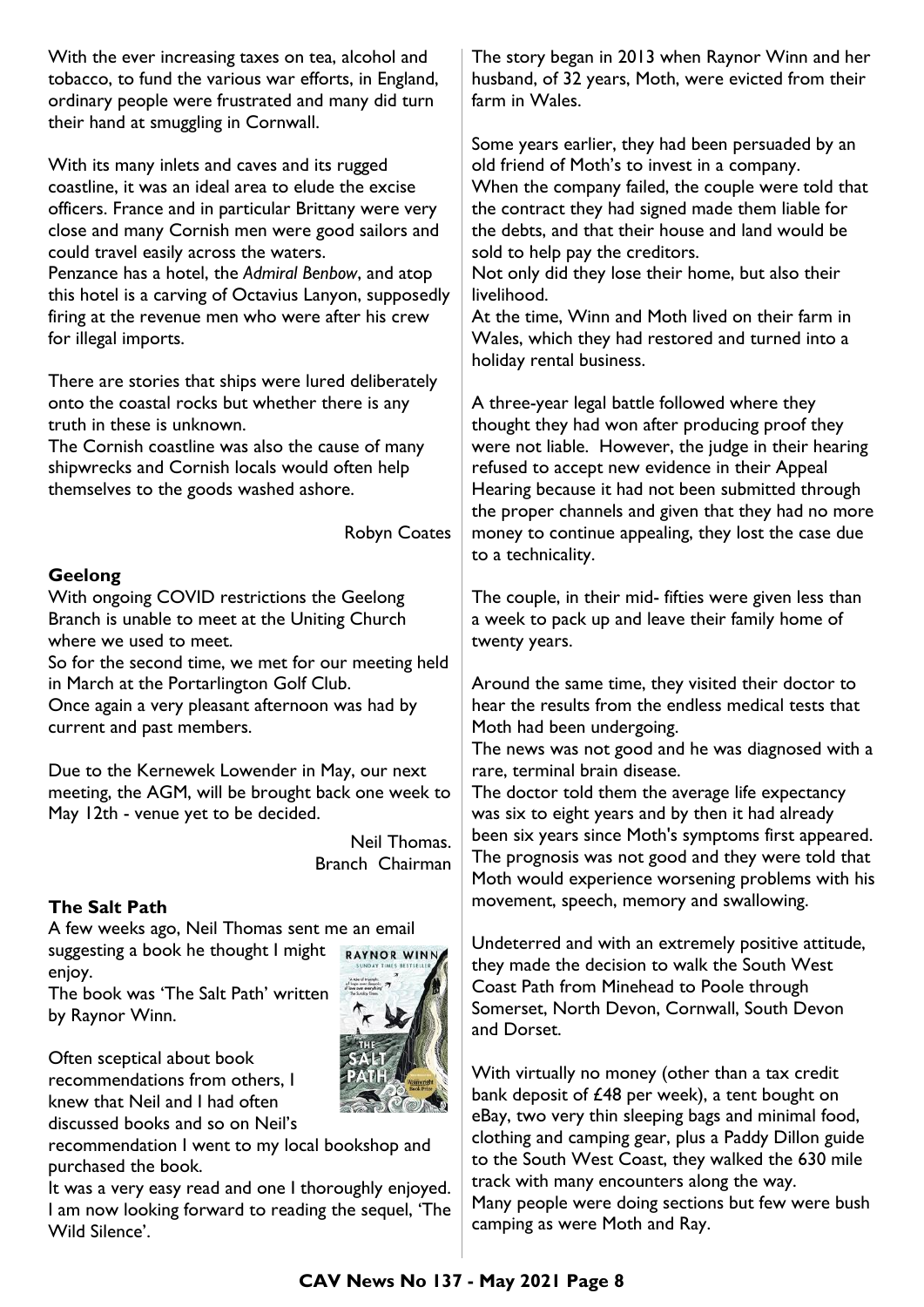Some people were quite hostile when it was discovered they were homeless, whilst others offered kindness and support and were very encouraging and helpful - some wonderful friendships were made.

I admired their tenacity and their hope that through all the trials that were thrown to them they would survive.

I don't want to spoil the story for those who may choose to read the book.

Whilst we had never walked the South West Track, we had visited many of the places mentioned in the book and it stirred many wonderful memories of the South West Coastline.



Robyn Coates

# **CORNISH HOUSE - HIGH STREET PRESTON**



Harvey's Grocery Store, Preston. 626 High Street, Preston - Harvey (1904 - 1941).

Joseph Harvey arrived in Preston around 1893/94 and established himself as a grocer on the west side of High Street near Station Street. He was to remain there until 1904 when he relocated to 624-626 High Street, almost directly across the road.

There had been grocers around this site from at least 1894 when James Holmes had a shop there. Harvey's new premises was a substantial two storey brick building, rivalling nearby Wood's store and called *Cornwall House*.

Typically for grocers at that time it supplied a wide variety of products including chaff and grain for livestock, flour, and baked goods for the home and even a tempting array of clothes and materials for the ladies.

The Harvey family continued to operate the store until the end of the Second World War. Under a succession of different owners it continued to operate for as a grocer for many years. By 1971 it was a TAB and in later years was a real estate agents.

The former store and residence has been classified by the Heritage Council of Victoria Information from <https://heritage.darebinlibraries.vic.gov.au>

The former J. Harvey Grocery Store and residence, also known as Cornwall House, constructed c.1895, at 626-8 High Street, Preston.

It is a late-Victorian/Federation two-storey rendered brick building with two hipped roofs clad in corrugated galvanised steel sheeting, partially concealed from the street by a low rendered brick parapet with a horizontal console-type motif along its top.

The roof of 626 High Street is slightly higher, as its shop is wider.

There are two brick chimneys on 628 High Street.

The ground floor of the west (High Street) elevation has been modified with the replacement of the original shopfront and verandah shown in early photos, however, but the upper level of this elevation retains its original window openings.

A cornice with vermiculated mouldings at its ends, and its centre, extends across the facade between the ground and first floor, directly above an awning. There is also a cornice that projects from the building at the base of the parapet.

The building has a landmark quality, particularly when viewed from Regent Street, closing the vista of this street where it intersects with High Street.

The east (rear) elevation has early painted signage ' J. Harvey Grocer', the early occupants of the building.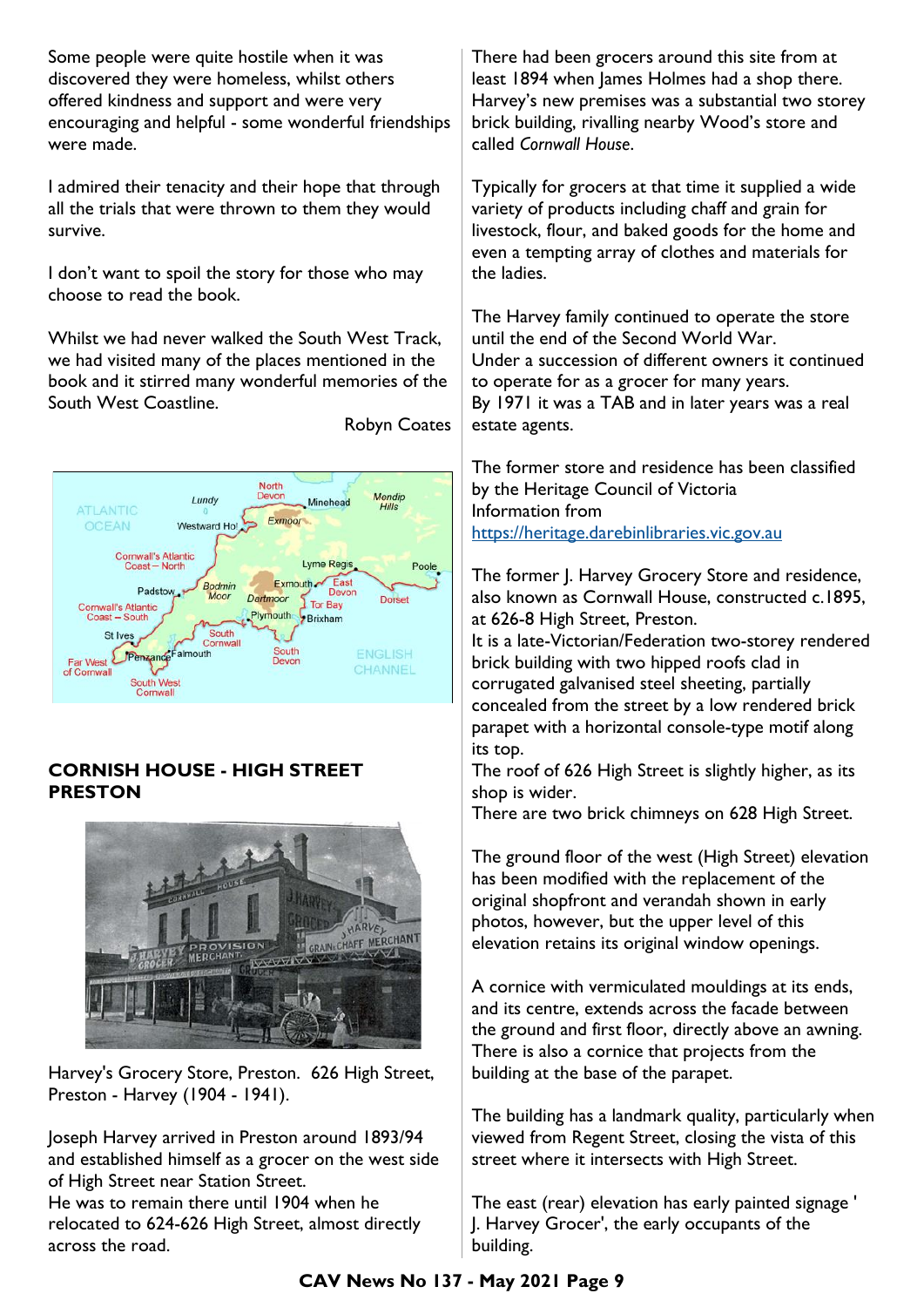

Apart from minor modifications to the chimneys and additions at the ground floor level, the rear section containing the residences remains very intact.





#### <https://vhd.heritagecouncil.vic.gov.au/places/27285>

#### HARVEY, Joseph

Joseph Harvey was born in 1853 in St Just in Penwith, Cornwall the son of Joseph Harvey and Christiana nee Eddy. Joseph died April 1906 in Preston, Victoria.

In 1873 in Madron, Cornwall he married Susannah / Susan nee Thomas. She was born in 1854 in St Just, the daughter of

Archelaus Thomas and Mary. She died 16th December 1930 in Preston, Victoria.

The children of Joseph and Susan were: Joseph (1874 Cornwall-), John Thomas (Cornwall-), Mary Ann (1876 Cornwall-), John Thomas (1878 Cornwall -1958 Richmond), Helena Anna (1880 Cornwall -1976), John Thomas (c1879 Cornwall-), Archelaus Harold Thomas (1885 Bendigo- 1887 ), Helena Albertha Thomas (1887 Bendigo - 1976), Archelaus Thomas (1890 Preston - 1892), Elizabeth Ellen (1892 Preston - 1924), Beatrice May (1894 Preston - 1894) Joseph Hector (1900 Preston-1925 Preston, Vic.).

Australasian (Melbourne, Vic. : 1864 - 1946), Saturday 5 May 1906 *HARVEY.—On the 27th April, at his residence, "Cornwall-house," Highest root, Preston, Joseph, the dearly beloved husband of Susan, and beloved father of J.T., J., H.J., L., and E. Harvey, aged 68 years.*

#### The Argus – 28th April 1906.

*HARVEY - The Friends of the late Mr. JOSEPH HARVEY are respectfully invited to follow his remains to the place of interment, the Coburg Cemetery. The funeral is appointed to move from his residence, Cornwall-house, High-street, Preston, To-morrow (Sunday, 29th inst.), at 3 o'clock punctually. WILLIAM GEORGE APPS, Undertaker, Fitzroy and Moor streets, Fitzroy. Telephone 1045.*

#### The Argus – 27th April 1908.

*In loving remembrance of our beloved father Joseph Harvey, dearly loved husband of Susan Harvey, who died at Cornwall House, High Street, Preston April 17, 1900 aged 55 years.* 

# The Age – 17th December 1930.

*HARVEY – On the 16th December at "Cornwall House" High Street, Preston, Susan Harvey, loving wife of Joseph (deceased); loved mother of J. T. (Caulfield); James (Preston); and Lena (Mrs Werso, Hurstbridge); and Lily and Hector (deceased.) Aged 76 years.* 

|  | Leanne Lloyd |  |  |  |
|--|--------------|--|--|--|
|--|--------------|--|--|--|

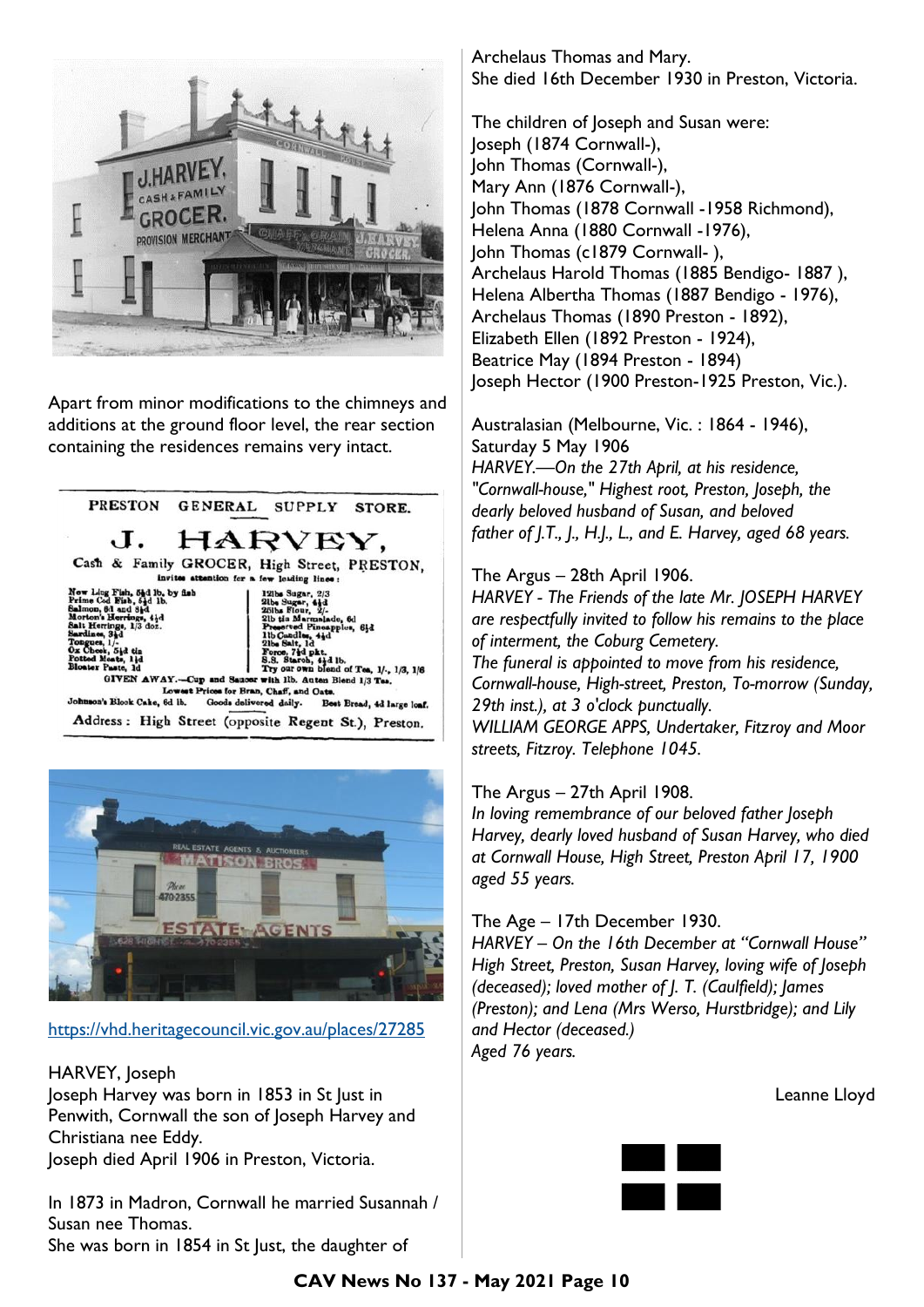# **In Memory of Dear Little Jack**

An essay on the Harvey Family History and the locality of Towaninnie. By Tom and Libby Luke

What you are about to read will prove to "One and All" that truth is really "Stranger than Fiction".

This story commences with our determination to follow up independently and together the story of our ancestors called "family history".

Both of us have a very strong Cornish background. Our ancestors with their knowledge of Hard Rock Mining and Steam Winding Machinery in Cornwall found this expertise in demand in the newly discovered Gold fields in the State of Victoria here in Australia.

From 1852 onwards Bendigo became the World and Australia's premier Goldfield reaching its zenith in the 1870s.

With their mining expertise also coupled with the dire economic situation in Cornwall, the Cornish came to Bendigo in their thousands.

Over 200 of the mining managers were native born Cornishmen.

They were also the largest ethnic group in several other goldfields of Victoria.

#### A Cornish song says it all:

*"Wherever there is a hole in the ground, that's where I am heading for that's where I'm bound. I am leaving old Cornwall behind* 

*and I'm not coming back, follow me down Cousin Jack"*



The Ship *Cospatrick* pictured here of 1199 tons commanded by Master A Elmslie, departed from Plymouth on 1st December 1870 and arrived in Melbourne in March 1871with a huge component of Cornish Miners and their families.

Tom's family the Bolithos were on board as was Libby's Great Grandmother Nanny Harvey. In fact they came together, as in Boscaswell in Cornwall they lived only a couple of dwellings apart. Tom's family the Bolithos came direct to Sandhurst

(Bendigo) whilst Libby's Great grandmother went to Buninyong where she married Richard White. They eventually came to Sandhurst (Bendigo) and lived in Maple Street Golden Square. Their former home is still there and in use today.

This preamble sets the scene for an amazing story and the tie in between our families.

In the St Just in Penwith area in Cornwall, in the early 1850s, a William Harvey brother to Nanny, who was to become Libby's Great Grandmother, married a Jane Bolitho, Tom's Great Great Aunt. After the birth of two children, William emigrated to Australia and mined at Durham Lead near Buninyong and Ballarat in Victoria. His wife Jane nee Bolitho and their two children followed him to Australia arriving in 1856.

This is the background and where this story begins!

In 1986, Libby and I spent a cold and wet Saturday afternoon at the Australian Institute for Genealogical Studies Library (AIGS) in Hartwell in Melbourne looking at films hoping to find more on both of our respective ancestors.

We had the film reader booked for an hour. At 55 minutes the librarian informed us that our time allocation was about to expire and another genealogist had booked the reader.

We were then advised that if we wished to do further research on this film, we could use the reader again in an hour.

This we accepted and used the time checking out the Library reference books.

Libby researched a book on the Buninyong Cemetery.

After some time, she approached me to show me a burial record for a Walter Bolitho Harvey in Buninyong.

She enquired if I had this record in my database. My answer was "I do not know".

When we got home that evening, we checked my family records and ascertained that I did have this man in my database and that he came from a locality named Yeungroon up near Wycheproof in the Southern Mallee.

Looking at Libby's Database also showed this man coming from her Harvey Line of ancestors.

Thanks to the extensive genealogical records of the Cornish Association of Victoria we proved beyond doubt that this couple William Harvey and his wife Jane nee Bolitho were common ancestors to us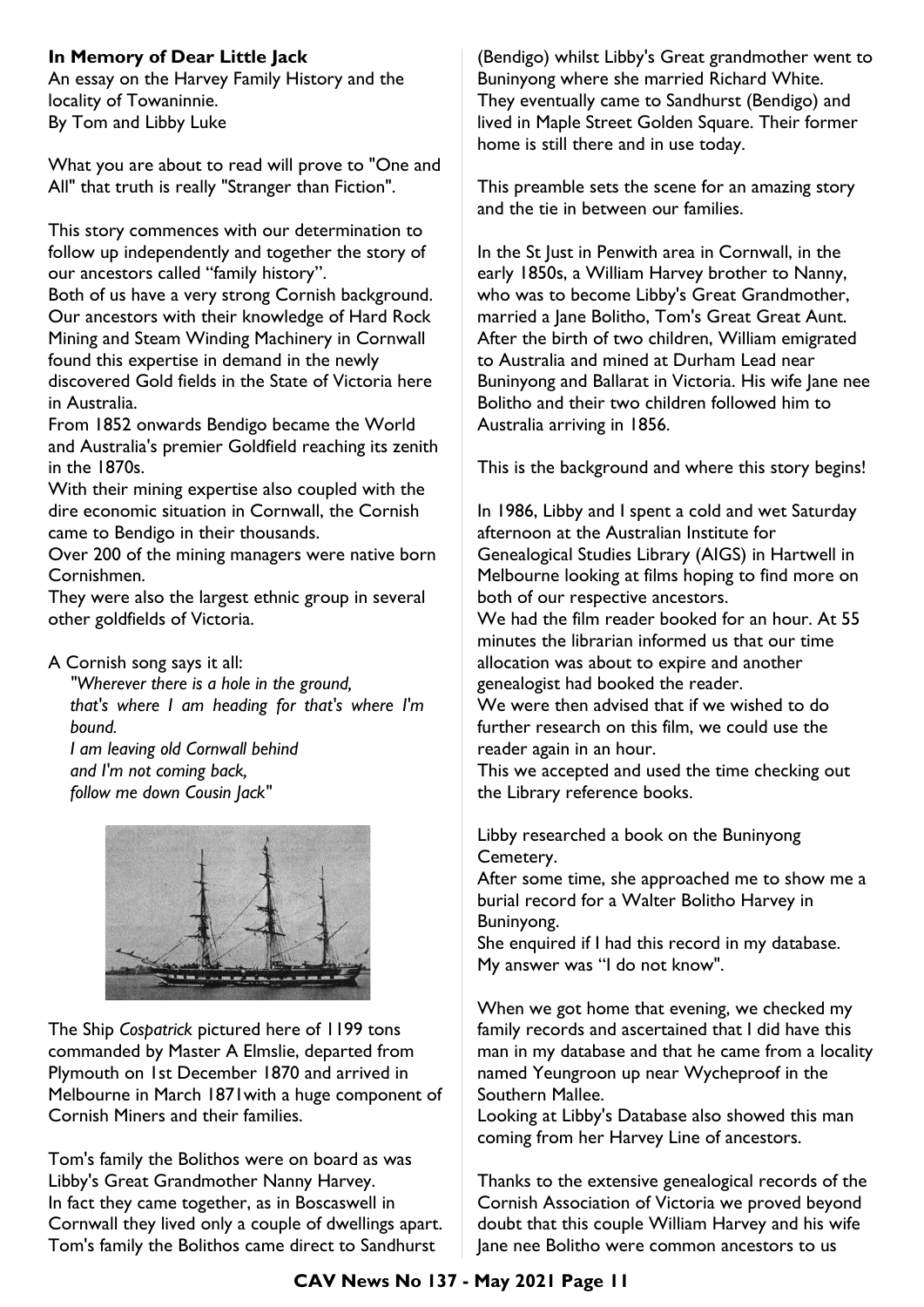both. Now the scene changes!

The following Monday fired with enthusiasm we drove to the Mallee town of Wycheproof and enquired from the Council Offices re cemetery records for Wycheproof.

We sat at the home of the record keeper for a considerable time but could not find any Harveys or Bolithos.

As we were leaving the lady volunteered: "There is another Cemetery out at Towanninie some 19 kilometres to the North East" She also informed us that the council had the Burial Register. By the time we left we were holding a photocopy of all the 106 burials at Towaninnie to that date.

We travelled on the Calder Highway North to Dumosa, then on to the Swan Hill road.

As we were approaching the locality of Lalbert, a sign post on the driver's side said Towaninnie 6 kilometres and the fact that it was a dry weather road only.

The storm clouds were on the horizon when we decided to chance it.

As we approached the little cemetery with the perimeter surrounded by sugar gums, we noticed that the Cemetery Gates had two large granite pillars. gold lettering on them stated: Gateway erected as a Memorial to the family of the

late William & Jane Harvey Pioneers of this district



"Libby's Great, Great Uncle and Tom's Great Great Aunt"

This definitely sent a tingle down the spine.

Inside the gate we came on to the Harvey Family Graves in reasonably good condition.

To our surprise a good portion of the graves in the cemetery all had Cornish names like Hosking,

White, Ellis, Davy, Harvey, Holt etc.

A small Cornish settlement not near a mining area but in the Southern Mallee agricultural wheat belt of Victoria.

We have since found another Cornish descendants farming settlement near Terang in Victoria's Western District. This was settled by Cornish Agricultural Labourers who had come ashore at Point Henry near Geelong.

Whilst in Towaninnie, we visited the local farming family of Vince and Mary McNichol in their home and after a lovely afternoon tea we stood on their front verandah and were shown in the distance the area of the former Harvey Family Farm. We were also presented with a music cassette which had a song titled the "Towaninnie Graveyard". This had been recorded by the Swan Hill Folk Museum.

We played it over and over in the car on the way back to Melbourne until we had it word and hopefully melody perfect.

Checking Victorian Birth, Death and Marriage records showed all of these Cornish People had been mining at Durham Lead, near Buninyong and Ballarat.

Our theory for this settlement goes like this. One morning they could have woken and one member may have said "No payable gold here and mining kills you. "They are opening up and selecting farming land in parts of rural Victoria."

They would have packed their belongings and headed North across the Great Dividing Range to the Avoca River.

Then onwards to a spot where they were told the railway would come through.

They would have selected land and set up homes, farms school, churches and other necessities of life. The railhead instead went to Wycheproof and the little town of Towaninnie faded away leaving just a few farmers.

The name Towaninnie is Aboriginal meaning: "Head severed from Neck".

In Memory of Dear Little Jack Part 2 We now move this story forward another 8 years to 1993.

We had as was our regular habit participated every two years in the Cornish Festival (Kernewek Lowender) held on the Yorke Peninsula in South Australia in the towns of Moonta, Kadina and Wallaroo.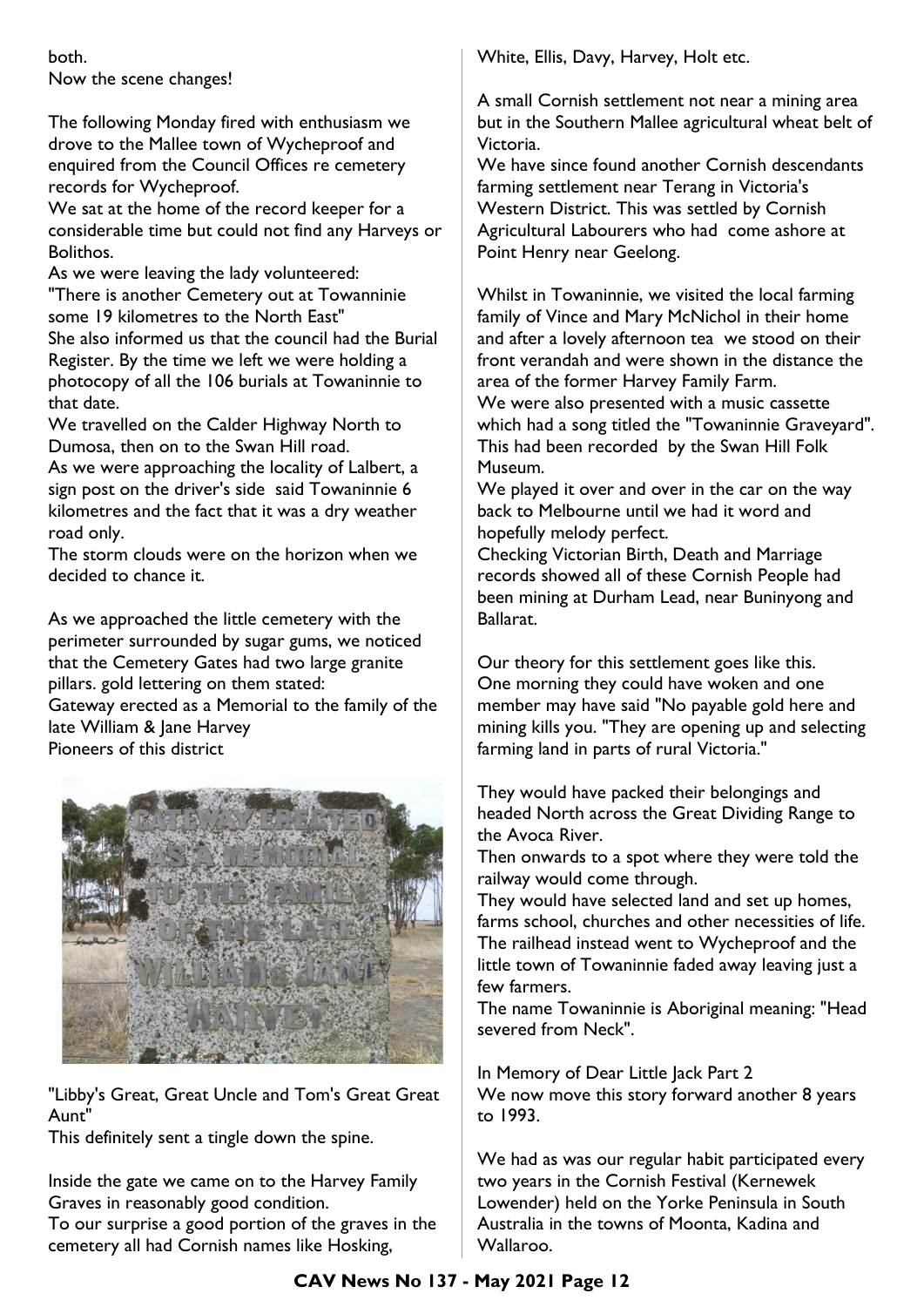At the time of printing this it is the World's largest Cornish Festival

This year of 1993 we deviated on our way home from our usual route and travelled via Renmark, Mildura and down the Calder Highway. As we approached Dumosa we made the decision to pay a visit to Towaninnie and renew acquaintances with Vince and Mary McNicol.

Mary met us at the door of their home with the news that the whole family were down with a dreaded bout of influenza. She did however have a book she had purchased for us titled "Lalbert Reflections" by Jan and Janine Power.

This wonderful history of the area greatly increased our knowledge of what Towaninnie had been and what had caused its demise.

We then decided to make another visit to the Towaninnie Cemetery to visit the graves of our ancestors and discovered that although being out in the country and away from modern day pollution that the headstones had deteriorated.

We then discovered a grave with the following inscription

"In Memory of Dear Little Jack".

A further check revealed that all the words of the Chorus to "Towaninnie Graveyard" were taken from different Headstones in the Cemetery. This gave the song further relevance. The songwriter from the Swan Hill Historical Family

Group had used the words from the Headstones to record the Chorus of the song.

The Chorus goes like this:

In memory of Dear Little Jack It's hard then to hold your tears back United forever with the Lord In Heaven you will find your reward. A Bud to bloom in Heaven the headstone records What a greeting what a meeting with the Lord

We have not been back to Towaninnie but have made a pledge to do so soon. Pioneers from the other side of the world and by the grace of God related to both of us. Truth is stranger than fiction.

Tom and Libby Luke August 2019.

#### **Stoneman family of Castlemaine**

Recently I was lent a book about a giant of the grocery trade in regional Victoria entitled: *Stuart Stoneman: A life in the grocery trade.*

The history of the Stoneman family in Victoria commenced when Stuart's great grandfather, Richard Stoneman, who emigrated from Cornwall where he was a miner in 1859, settled at Fryerstown.



In 1864, Richard became part of a partnership of six local men who formed the Duke of Cornwall Quartz Mining Company.

Unfortunately, the venture only lasted three years, but the legacy left behind gives us a magnificent "Cornish" engine house, now a popular tourist attraction and classified by the National Trust.

Richard's descendant, Stuart Rusden Stoneman, who was born in Castlemaine in 1927, developed a chain of shops named *Stoneman's Supermarkets* throughout regional Victoria.

Their shop in Castlemaine was the first grocery shop in country Victoria to introduce self serving. This new method of shopping led to a group of grocery suppliers that became the brand SSW (Self-Service Wholesalers).

He was to become chairman of the group.

Stuart was a strong supporter of community activities in Castlemaine and became the Chairman of Trustees of the Castlemaine Art Gallery. There is a gallery there called the Stoneman Gallery in his honour.

He retired to the historic property, *Duneira*, at Mount Macedon in 1992. Upon his death in 2002 he left *Duneira* to the public. The S.R. Stoneman Foundation was established to care and maintain the property for the public to enjoy.

The Stoneman Foundation also benefits the Library at Trinity College Melbourne University, Christ Church of England Castlemaine and the Castlemaine Art Gallery.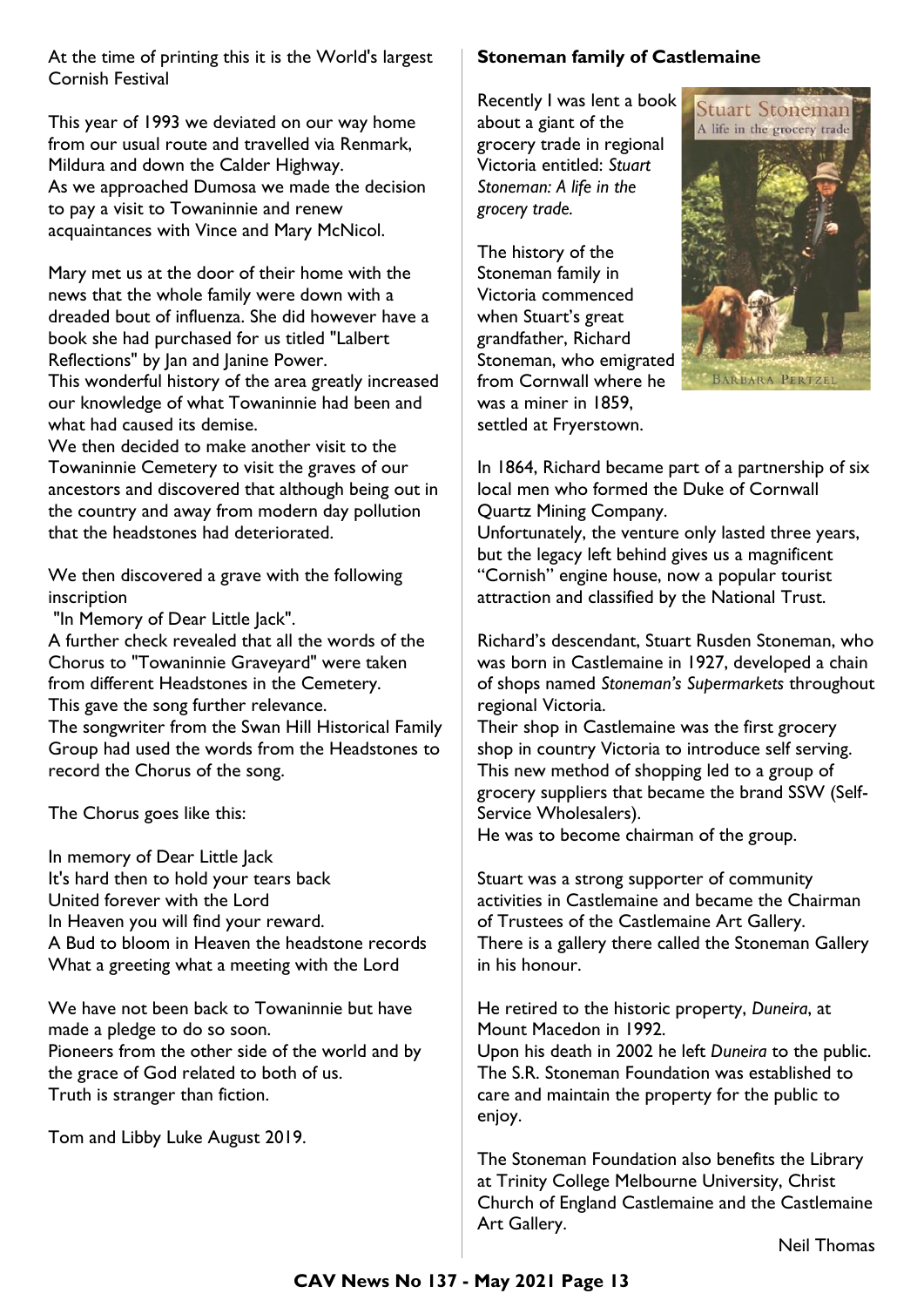# CORNISH TIDBITS

#### **World leaders will be welcomed to Cornwall by Cornish creative projects**

The Prime Minister will be choosing a poem and works of art submitted by young people in Cornwall to create a card to welcome world leaders to the G7 Summit in June.

Cornwall Council has teamed up with the Cabinet Office to launch two competitions: one for primary aged children and the other for secondary aged children.

The younger age group will be invited to submit artwork around the theme of climate change and preserving biodiversity.

The older age group will be asked to write a poem on the same subjects.

All the entries will be assessed by a judging panel in Cornwall before Downing Street has the final say on the winner.

The project is being coordinated with the support of Kernow Education Arts Partnership (KEAP),

Pictures must be at least A4 in size and poems are open to creativity.

# **New Song for G7 Summit**

World-renowned lyricist Sir Tim Rice has written a new song to mark Cornwall's hosting this summer's G7 summit of world leaders.

Sir Tim – famous for musicals such as Evita and Jesus Christ Superstar as well as Disney epics such as The Lion King – has written the song, *Gee Seven*, with Peter Hobbs.

Primary school teachers across Cornwall are being urged to get children involved in singing the song in time for the summit in June.

To inspire thousands of children to take part, Truro Cathedral choristers have been filmed performing the song at the city's cathedral.

The building was transformed into a Covid-safe film set as 35 choristers joined Sir Tim and a professional film crew of seven – working for free – in navigating the challenges of social distancing to capture footage for the short film.

The film captures Truro Cathedral choristers singing the new song, written especially for them, by Sir Tim, who has a home at Helford and is the choristers' patron.

The song has been specially arranged by Joseph Wicks.

# **The unassuming Cornish hut that gained national importance 100 years ago**

100 years ago, on April 30, 1921, following five years of continuous measurement, Ordnance Survey took

their final sea level reading from inside an unassuming little hut in Cornwall.

This measurement, along with the data gathered over the previous years, would be used to calculate heights of the hills, cliffs and mountains of Great Britain.

At the end of a pier, sidled up to a lighthouse which marks the entrance to one of the UK's busiest fishing ports, this hut hides its vital national role that was governed by the Official Secrets Act for almost 70 years.

Behind the locked door and bolted steel shutters, people inside have weathered storms, witnessed tsunamis, scaled our highest mountains and documented climate change.

It could easily be mistaken for another fish shed, but for 100 years, this small concrete hut in Newlyn harbour, Cornwall, has been the home of mean sea level, from which all height measurements in mainland Britain begin.

## Read more at:

[https://www.cornwalllive.com/news/cornwall-news/](https://www.cornwalllive.com/news/cornwall-news/gallery/unassuming-cornish-hut-gained-national-5311985) [gallery/unassuming-cornish-hut-gained-national-](https://www.cornwalllive.com/news/cornwall-news/gallery/unassuming-cornish-hut-gained-national-5311985)[5311985](https://www.cornwalllive.com/news/cornwall-news/gallery/unassuming-cornish-hut-gained-national-5311985)

## **Covid hospital numbers fall to lowest total for more than six months**

The number of patients in hospital in Cornwall following a positive Covid-19 test is at the lowest level for more than six months.

As of Tuesday morning (April 13), there were just two patients across the county in hospital after a positive test, the lowest number since October 3. Royal Cornwall Hospital Trust units had two patients, which is the lowest for that Trust since October 22, while the Cornish Partnership Trust had no patients in its hospitals following a positive test for the first time since November 3. In the last month, there have only been two hospital deaths in Cornwall, both at RCH, with one on March 19 and one on April 4.

# **High Sheriff Awards**

From ward managers to hospital chaplains, IT specialists to volunteers, more than 20 members of staff from all departments of the NHS were rewarded as Unsung Heroes by the High Sheriff of Cornwall recently.

As covid-19 restrictions were lifted to allow members of the public to meet outside in groups of six, 22 people were presented with certificates and heard the praise and appreciation of colleagues at a socially distanced ceremony in the chapel at the Royal Cornwall Hospital in Truro.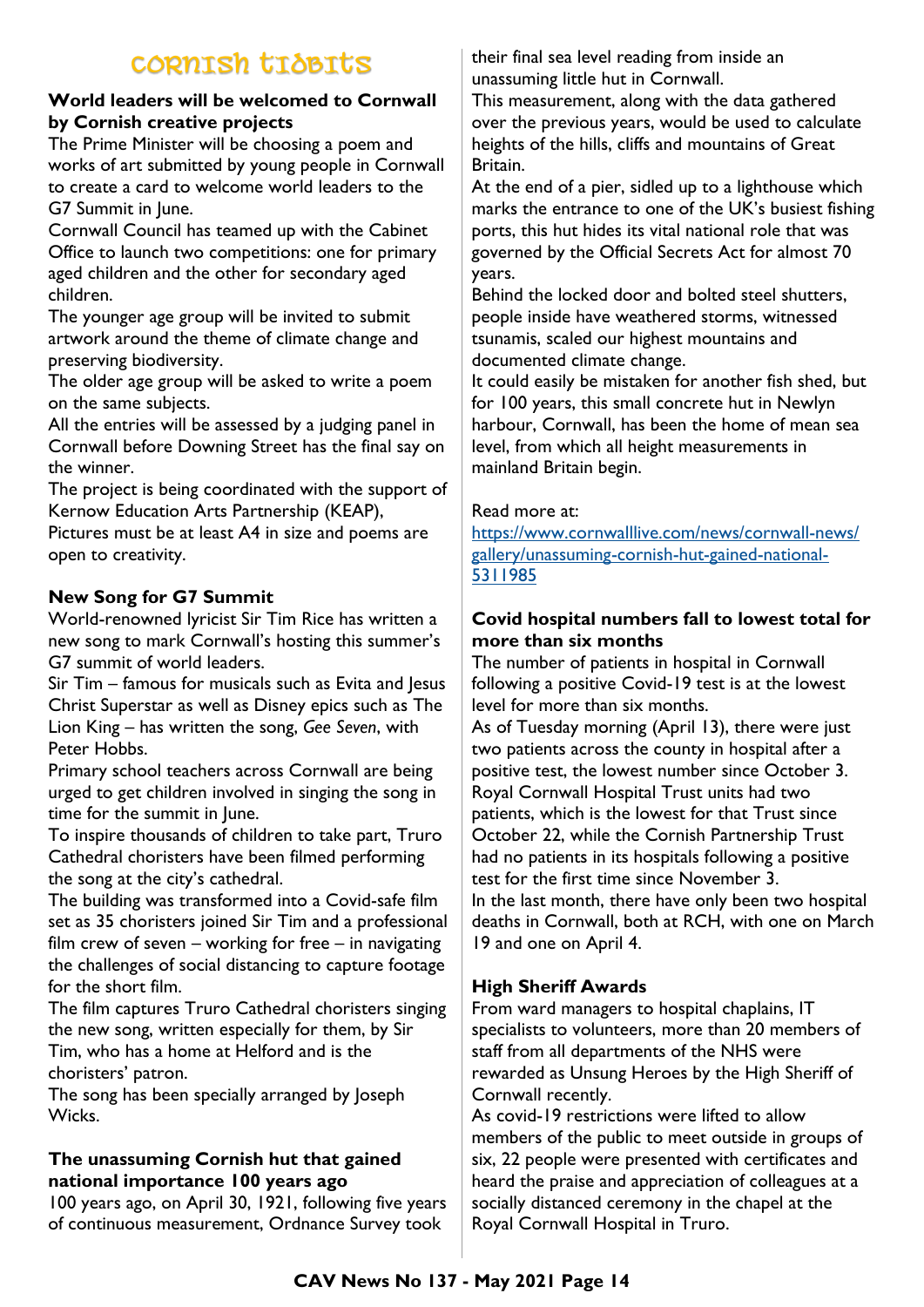During the pandemic, High Sheriff, Kate Holborow launched the High Sheriff Unsung Hero Awards to recognise "those who work behind the scenes – and with small acts of everyday kindness, dedication and selflessness go above and beyond to play such a crucial role in our communities".

## **Cornwall Council Elections**

Local elections are set to take place in early May with Cornwall Council elections as well as elections for the Devon and Cornwall Police and Crime Commissioner.

While election notices were posted for almost all town and parish councils in Cornwall, there will only be elections for those which have more candidates standing than seats available.

This year, for the first time, the council will be made up of 87 councillors, reduced from the current 123 following a boundary review by the Government. With the reduction the list of candidates has shown some areas where current Cornwall councillors will be facing off against each other.

A complete list of those seeking election can be found here:

[https://www.falmouthpacket.co.uk/](https://www.falmouthpacket.co.uk/news/19228531.names-candidates-every-cornwall-council-election-division-2021/) [news/19228531.names-candidates-every-cornwall](https://www.falmouthpacket.co.uk/news/19228531.names-candidates-every-cornwall-council-election-division-2021/)[council-election-division-2021/](https://www.falmouthpacket.co.uk/news/19228531.names-candidates-every-cornwall-council-election-division-2021/)

# **Smoking and Poverty**

Thousands of households in Cornwall could be lifted out of poverty if they stopped smoking according to public health officials.

Smokefree Cornwall has published its latest annual report which shows that smoking costs Cornwall £117.3 million a year.

Officials said that 24% of households with a smoker are living in poverty and if they quit then more than 3 000 households would be lifted out of poverty.

The shocking figures were revealed in a presentation given to the Cornwall Council Health and Wellbeing Board.

The Health and Wellbeing Board also heard that more people in Cornwall are smokers than the south west and the rest of the country - 15.2% of adults in Cornwall smoke compared to 14% across the wider south west and 13.9% in England. Surveys have also found that routine and manual workers in Cornwall are two-and-a-half times more likely to smoke than those in other jobs with 30.5% of them smokers.

Smokefree Cornwall says that every year more than 900 deaths in Cornwall and the Isles of Scilly are caused by smoking and that there are currently 63 000 smokers in Cornwall.

#### **Solar Farms**

There are plans for two solar farms to be built next to the A30 in Cornwall.

Statkraft, a large generator of renewable energy, is evaluating land on either side of the dual carriageway outside Indian Queens for the developments.

Statkraft said both sites have been carefully chosen for their potential to deliver high levels of solarpowered electricity to the grid.

The land identified is at White Cross - between White Cross and St Columb Road, south of the A392 - and at Treviscoe - west of St Dennis and north of Central Treviscoe, on fields between Treviscoe and the B3279.

Subject to planning permission, they would be named White Cross solar energy farm and Treviscoe solar energy farm.

The 75-hectare site at White Cross solar energy farm could generate over 51 gigawatt hours of electricity per year - which is enough to power over 14,000 homes.

Statkraft also propose to install an 18MW battery for each solar project.

This would be located at a separate site opposite the Indian Queens substation, where both projects will be connecting into the local grid.

The batteries can store the electricity from the solar panels as well as be used to provide support services to the National Grid.

# **Shellfish to Brittany**

Recently it was agreed that Brittany Ferries will regularly travel to Cornwall to take stocks of fish, crabs, lobster, oysters and other Cornish produce to Roscoff, in Brittany.

Brittany is a major importer of Cornish seafood – as well as being hugely popular in Breton restaurants, fish and shellfish is transported by wholesalers in Brittany to other parts of France.

Following a Memorandum of Understanding (MoU) between Cornwall Council and Brittany Council officers from both authorities will now work together on the logistics of the export plan – the EU policy side of which will largely be handled by Brittany. The export of Cornish goods could start soon.

Either Newlyn, Falmouth or Looe will be the destination for the Brittany freight ferry, but which Cornish harbour has yet to be determined.

Cornish Tid Bits are sourced from the Cornwall Council, BBC Cornwall, Pirate FM News, Falmouth Packet, , CornwallLive,